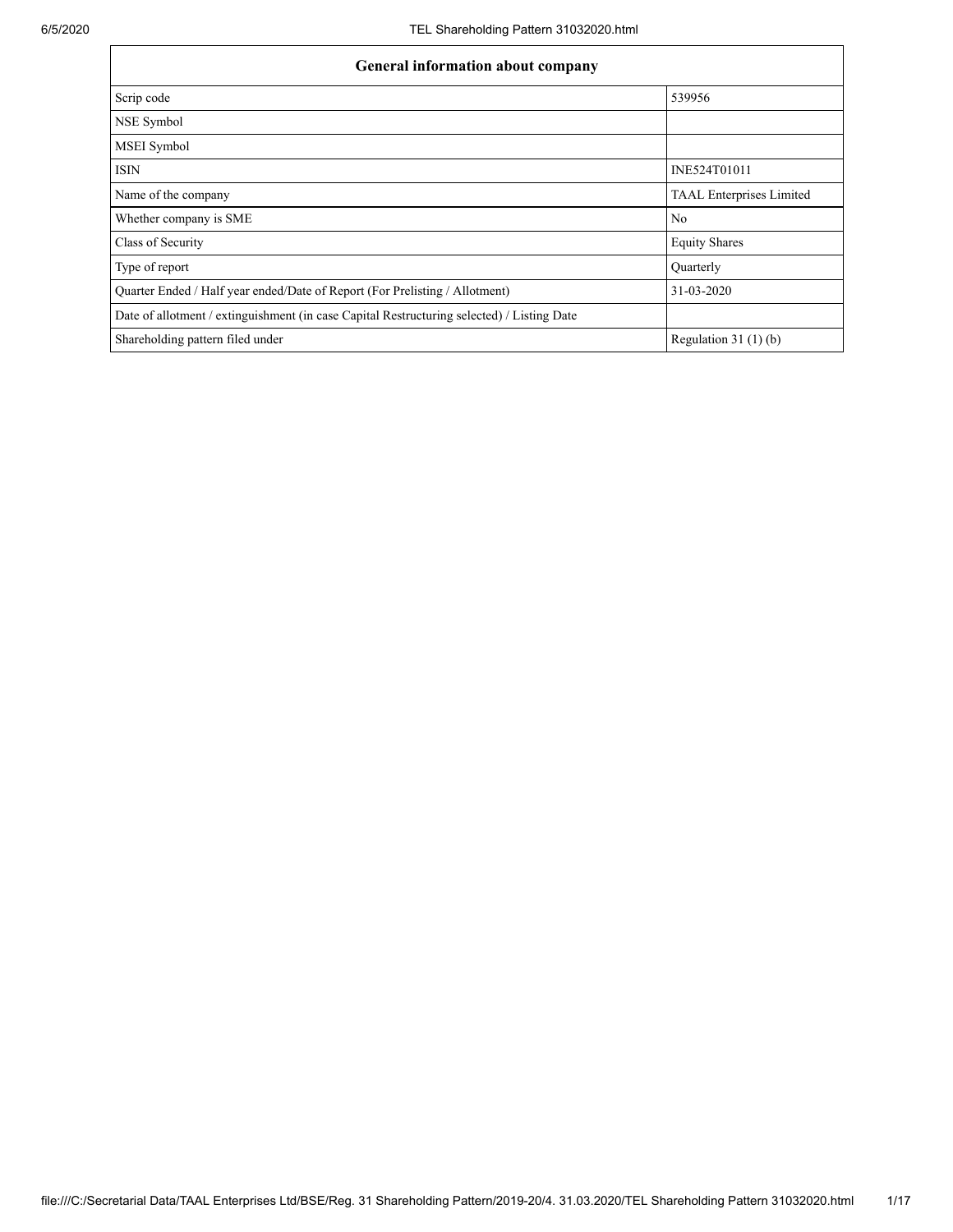|                | <b>Declaration</b>                                                                        |                |                                |                       |                             |  |  |  |
|----------------|-------------------------------------------------------------------------------------------|----------------|--------------------------------|-----------------------|-----------------------------|--|--|--|
| Sr.<br>No.     | Particular                                                                                | Yes/No         | Promoter and<br>Promoter Group | Public<br>shareholder | Non Promoter-<br>Non Public |  |  |  |
| $\vert$ 1      | Whether the Listed Entity has issued any partly paid up shares?                           | No             | N <sub>0</sub>                 | N <sub>0</sub>        | N <sub>0</sub>              |  |  |  |
| $\overline{2}$ | Whether the Listed Entity has issued any Convertible Securities<br>?                      | N <sub>0</sub> | N <sub>0</sub>                 | No.                   | N <sub>0</sub>              |  |  |  |
| $\overline{3}$ | Whether the Listed Entity has issued any Warrants?                                        | No.            | N <sub>0</sub>                 | N <sub>0</sub>        | N <sub>0</sub>              |  |  |  |
| $\overline{4}$ | Whether the Listed Entity has any shares against which<br>depository receipts are issued? | No.            | N <sub>0</sub>                 | No.                   | N <sub>0</sub>              |  |  |  |
| $\overline{5}$ | Whether the Listed Entity has any shares in locked-in?                                    | No.            | N <sub>0</sub>                 | N <sub>0</sub>        | N <sub>0</sub>              |  |  |  |
| 6              | Whether any shares held by promoters are pledge or otherwise<br>encumbered?               | N <sub>0</sub> | No                             |                       |                             |  |  |  |
| $\overline{7}$ | Whether company has equity shares with differential voting<br>rights?                     | No.            | N <sub>0</sub>                 | No                    | N <sub>0</sub>              |  |  |  |
| 8              | Whether the listed entity has any significant beneficial owner?                           | Yes            |                                |                       |                             |  |  |  |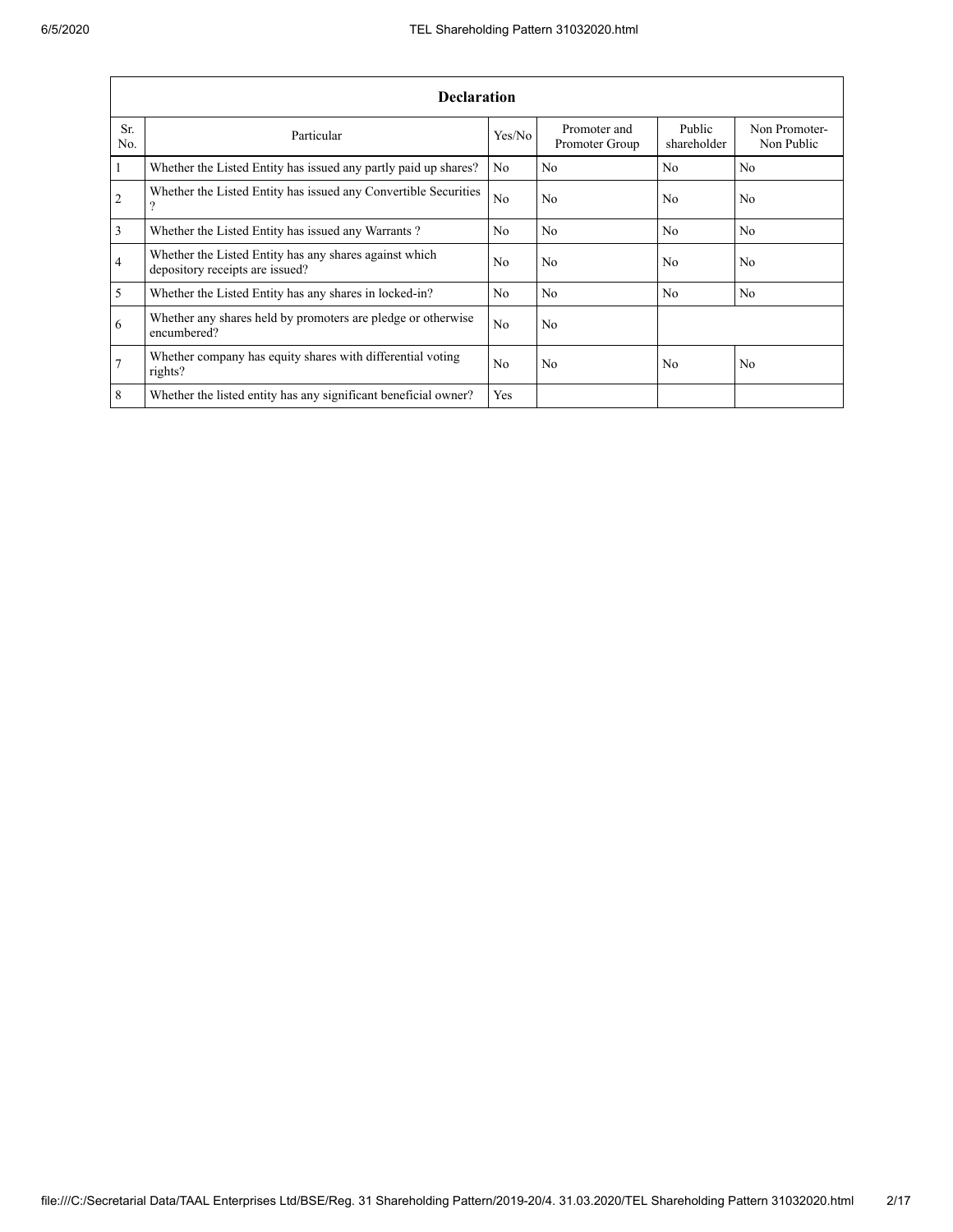| Category        | No. of<br>fully paid<br>Nos. Of         | No. Of<br>Partly                                                                                                                             | No. Of<br>shares | Total nos.<br>shares | Shareholding as a<br>% of total no. of | Number of Voting Rights held in each<br>class of securities (IX) |                                          |                           |  |         |            |
|-----------------|-----------------------------------------|----------------------------------------------------------------------------------------------------------------------------------------------|------------------|----------------------|----------------------------------------|------------------------------------------------------------------|------------------------------------------|---------------------------|--|---------|------------|
| Category<br>(1) | of<br>shareholder                       | shareholders                                                                                                                                 | up equity        | paid-up<br>equity    | underlying<br>Depository               | held (VII)                                                       | shares (calculated<br>as per SCRR, 1957) | No of Voting (XIV) Rights |  |         | Total as a |
|                 | (II)                                    | shares<br>$= (IV) +$<br>(III)<br>(VIII) As a $%$ of<br>shares<br>Receipts<br>held (IV)<br>$(V)$ + $(VI)$<br>$(A+B+C2)$<br>held $(V)$<br>(VI) |                  | Class<br>eg: $X$     | Class<br>eg:y                          | Total                                                            | $%$ of<br>$(A+B+C)$                      |                           |  |         |            |
| (A)             | Promoter<br>$\&$<br>Promoter<br>Group   | 6                                                                                                                                            | 1592450          |                      |                                        | 1592450                                                          | 51.1                                     | 1592450                   |  | 1592450 | 51.1       |
| (B)             | Public                                  | 12360                                                                                                                                        | 1523892          |                      |                                        | 1523892                                                          | 48.9                                     | 1523892                   |  | 1523892 | 48.9       |
| (C)             | Non<br>Promoter-<br>Non Public          |                                                                                                                                              |                  |                      |                                        |                                                                  |                                          |                           |  |         |            |
| (C1)            | <b>Shares</b><br>underlying<br>DRs      |                                                                                                                                              |                  |                      |                                        |                                                                  |                                          |                           |  |         |            |
| (C2)            | Shares held<br>by<br>Employee<br>Trusts |                                                                                                                                              |                  |                      |                                        |                                                                  |                                          |                           |  |         |            |
|                 | Total                                   | 12366                                                                                                                                        | 3116342          |                      |                                        | 3116342                                                          | 100                                      | 3116342                   |  | 3116342 | 100        |

## Table I - Summary Statement holding of specified securities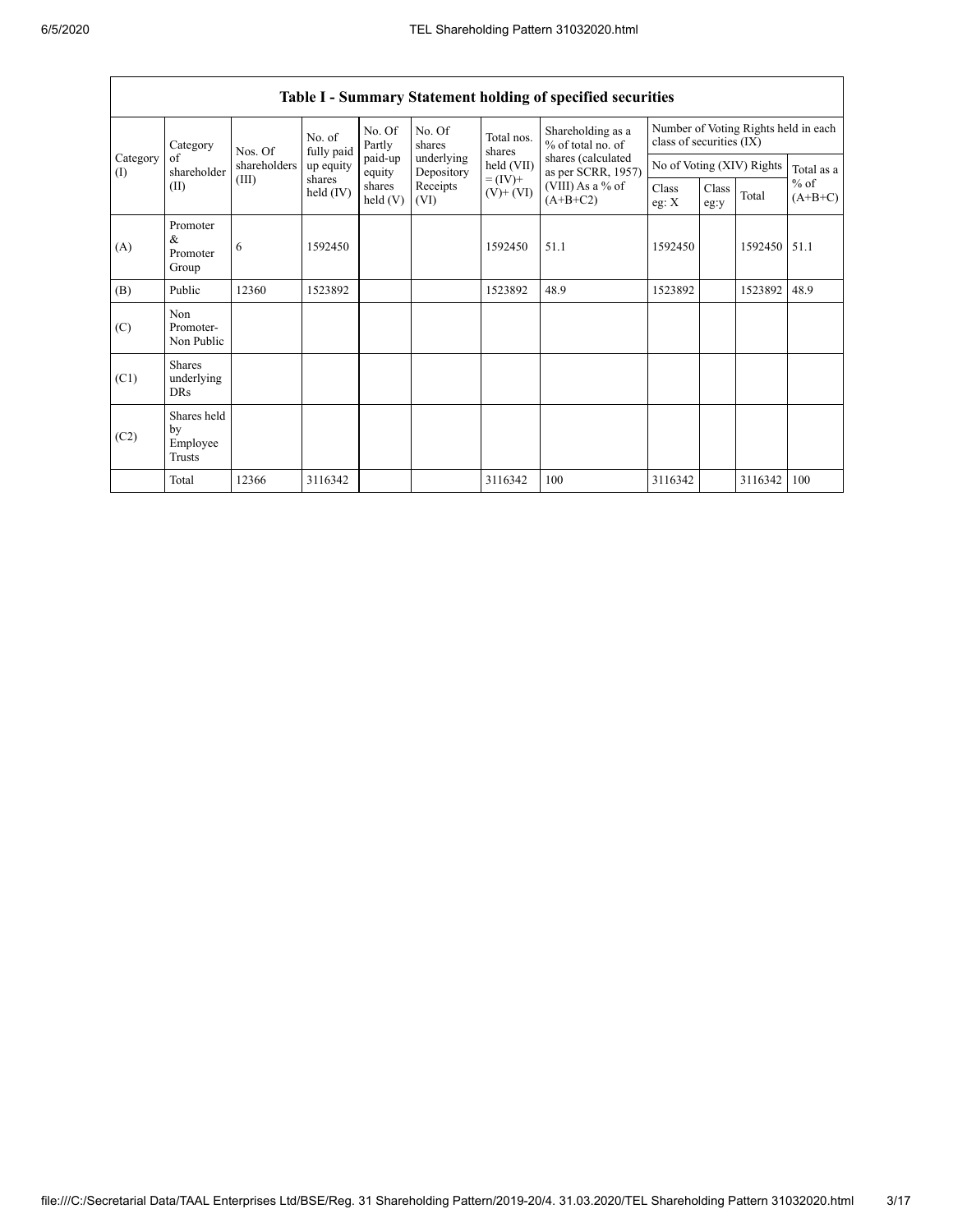|                | Table I - Summary Statement holding of specified securities |                                                 |                                                           |                                                                                     |                                                                                            |            |                                                                        |            |                                                         |                                           |
|----------------|-------------------------------------------------------------|-------------------------------------------------|-----------------------------------------------------------|-------------------------------------------------------------------------------------|--------------------------------------------------------------------------------------------|------------|------------------------------------------------------------------------|------------|---------------------------------------------------------|-------------------------------------------|
| of<br>Category | No. Of<br><b>Shares</b><br>Category<br>Underlying           | No. of<br><b>Shares</b><br>Underlying           | No. Of Shares<br>Underlying<br>Outstanding<br>convertible | Shareholding , as a %<br>assuming full<br>conversion of<br>convertible securities ( | Number of<br>Locked in<br>shares (XII)                                                     |            | Number of<br>Shares<br>pledged or<br>otherwise<br>encumbered<br>(XIII) |            | Number of<br>equity shares                              |                                           |
| (1)            | shareholder<br>(II)                                         | Outstanding<br>convertible<br>securities<br>(X) | Outstanding<br>Warrants<br>$(X_i)$                        | securities and<br>No. Of<br>Warrants (Xi)<br>(a)                                    | as a percentage of<br>diluted share capital)<br>$(XI) = (VII)+(X) As a %$<br>of $(A+B+C2)$ | No.<br>(a) | As a<br>$%$ of<br>total<br>Shares<br>held<br>(b)                       | No.<br>(a) | As a<br>$%$ of<br>total<br><b>Shares</b><br>held<br>(b) | held in<br>dematerialized<br>form $(XIV)$ |
| (A)            | Promoter<br>&<br>Promoter<br>Group                          |                                                 |                                                           |                                                                                     | 51.1                                                                                       |            |                                                                        |            |                                                         | 1592450                                   |
| (B)            | Public                                                      |                                                 |                                                           |                                                                                     | 48.9                                                                                       |            |                                                                        |            |                                                         | 1418664                                   |
| (C)            | Non<br>Promoter-<br>Non Public                              |                                                 |                                                           |                                                                                     |                                                                                            |            |                                                                        |            |                                                         |                                           |
| (C1)           | <b>Shares</b><br>underlying<br><b>DRs</b>                   |                                                 |                                                           |                                                                                     |                                                                                            |            |                                                                        |            |                                                         |                                           |
| (C2)           | Shares held<br>by<br>Employee<br>Trusts                     |                                                 |                                                           |                                                                                     |                                                                                            |            |                                                                        |            |                                                         |                                           |
|                | Total                                                       |                                                 |                                                           |                                                                                     | 100                                                                                        |            |                                                                        |            |                                                         | 3011114                                   |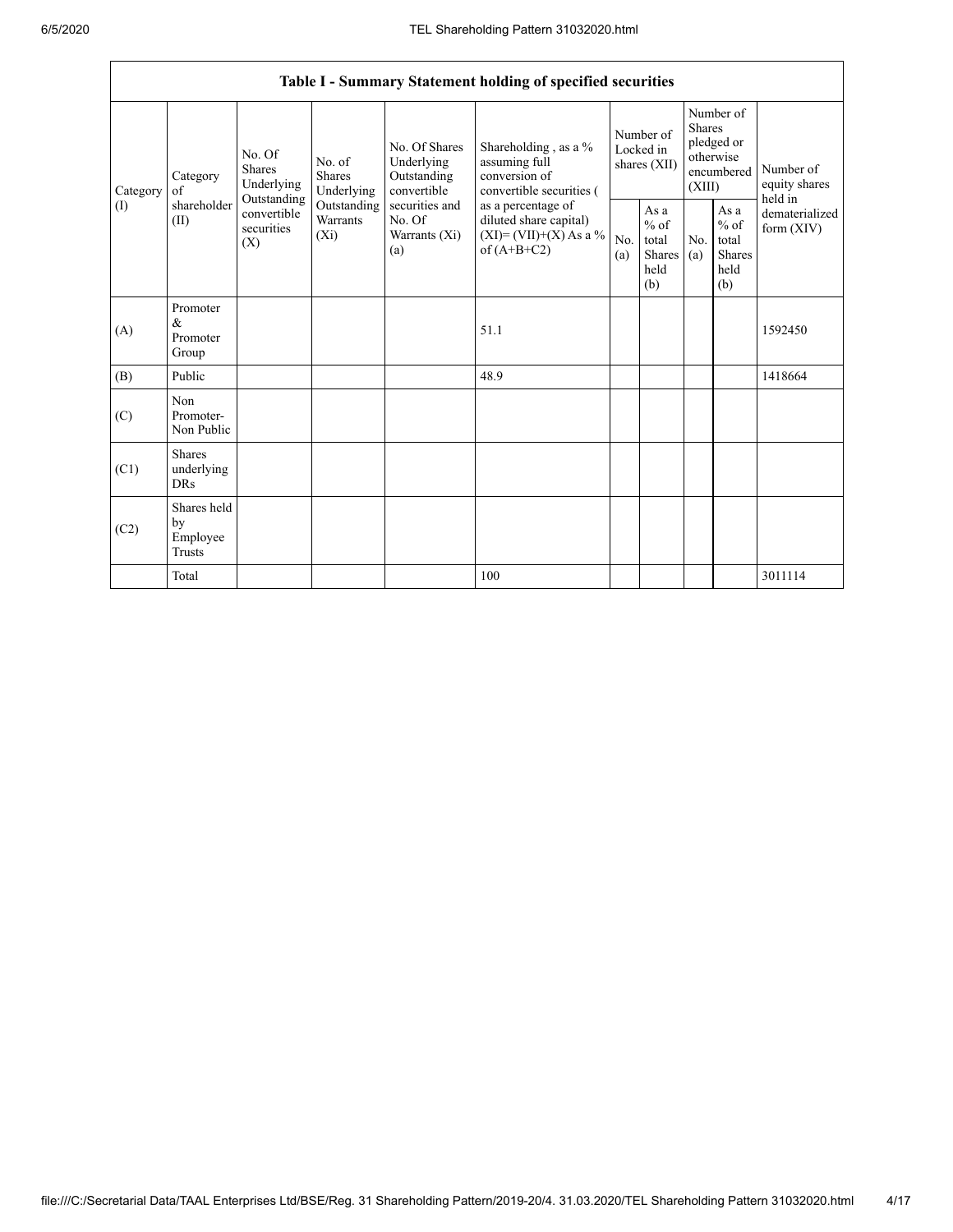|                                                                                             | Table II - Statement showing shareholding pattern of the Promoter and Promoter Group                                |                         |                            |                       |                                    |                             |                                              |                               |               |                                 |                           |
|---------------------------------------------------------------------------------------------|---------------------------------------------------------------------------------------------------------------------|-------------------------|----------------------------|-----------------------|------------------------------------|-----------------------------|----------------------------------------------|-------------------------------|---------------|---------------------------------|---------------------------|
|                                                                                             |                                                                                                                     |                         | No. of                     | No. Of<br>Partly      | No. Of                             | Total<br>nos.               | Shareholding<br>as a % of total              | each class of securities (IX) |               | Number of Voting Rights held in |                           |
| of the<br>Sr.                                                                               | Category & Name                                                                                                     | Nos. Of<br>shareholders | fully<br>paid up<br>equity | paid-<br>up<br>equity | shares<br>underlying<br>Depository | shares<br>held<br>$(VII) =$ | no. of shares<br>(calculated as<br>per SCRR, | No of Voting (XIV) Rights     |               |                                 | Total<br>as a %<br>of     |
|                                                                                             | Shareholders (I)                                                                                                    | (III)                   | shares<br>held<br>(IV)     | shares<br>held<br>(V) | Receipts<br>(VI)                   | $(IV)$ +<br>$(V)$ +<br>(VI) | 1957) (VIII)<br>As a % of<br>$(A+B+C2)$      | Class eg:<br>X                | Class<br>eg:y | Total                           | Total<br>Voting<br>rights |
| A                                                                                           | Table II - Statement showing shareholding pattern of the Promoter and Promoter Group                                |                         |                            |                       |                                    |                             |                                              |                               |               |                                 |                           |
| (1)                                                                                         | Indian                                                                                                              |                         |                            |                       |                                    |                             |                                              |                               |               |                                 |                           |
| (a)                                                                                         | Individuals/Hindu<br>undivided Family                                                                               | $\overline{\mathbf{3}}$ | 4862                       |                       |                                    | 4862                        | 0.16                                         | 4862                          |               | 4862                            | 0.16                      |
| (d)                                                                                         | Any Other<br>(specify)                                                                                              | 3                       | 1587588                    |                       |                                    | 1587588                     | 50.94                                        | 1587588                       |               | 1587588                         | 50.94                     |
| Sub-Total (A)<br>(1)                                                                        |                                                                                                                     | 6                       | 1592450                    |                       |                                    | 1592450                     | 51.1                                         | 1592450                       |               | 1592450 51.1                    |                           |
| (2)                                                                                         | Foreign                                                                                                             |                         |                            |                       |                                    |                             |                                              |                               |               |                                 |                           |
| Total<br>Shareholding<br>of Promoter<br>and Promoter<br>Group $(A)=$<br>$(A)(1)+(A)$<br>(2) |                                                                                                                     | 6                       | 1592450                    |                       |                                    | 1592450                     | 51.1                                         | 1592450                       |               | 1592450 51.1                    |                           |
| $\, {\bf B}$                                                                                | Table III - Statement showing shareholding pattern of the Public shareholder                                        |                         |                            |                       |                                    |                             |                                              |                               |               |                                 |                           |
| (1)                                                                                         | Institutions                                                                                                        |                         |                            |                       |                                    |                             |                                              |                               |               |                                 |                           |
| (f)                                                                                         | Financial<br><b>Institutions/Banks</b>                                                                              | $\overline{2}$          | 37                         |                       |                                    | 37                          | $\boldsymbol{0}$                             | 37                            |               | 37                              | $\boldsymbol{0}$          |
| (i)                                                                                         | Any Other<br>(specify)                                                                                              | $\mathbf{1}$            | 12                         |                       |                                    | 12                          | $\boldsymbol{0}$                             | 12                            |               | 12                              | $\mathbf{0}$              |
| Sub-Total (B)<br>(1)                                                                        |                                                                                                                     | 3                       | 49                         |                       |                                    | 49                          | $\boldsymbol{0}$                             | 49                            |               | 49                              | $\mathbf{0}$              |
| (3)                                                                                         | Non-institutions                                                                                                    |                         |                            |                       |                                    |                             |                                              |                               |               |                                 |                           |
| (a(i))                                                                                      | Individuals -<br>i.Individual<br>shareholders<br>holding nominal<br>share capital up to<br>Rs. 2 lakhs.             | 11938                   | 922251                     |                       |                                    | 922251                      | 29.59                                        | 922251                        |               | 922251                          | 29.59                     |
| (a(ii))                                                                                     | Individuals - ii.<br>Individual<br>shareholders<br>holding nominal<br>share capital in<br>excess of Rs. 2<br>lakhs. | 5                       | 309186                     |                       |                                    | 309186                      | 9.92                                         | 309186                        |               | 309186                          | 9.92                      |
| (e)                                                                                         | Any Other<br>(specify)                                                                                              | 414                     | 292406                     |                       |                                    | 292406                      | 9.38                                         | 292406                        |               | 292406                          | 9.38                      |
| Sub-Total (B)<br>(3)                                                                        |                                                                                                                     | 12357                   | 1523843                    |                       |                                    | 1523843                     | 48.9                                         | 1523843                       |               | 1523843                         | 48.9                      |
| <b>Total Public</b><br>Shareholding<br>$(B)=(B)(1)+$<br>$(B)(2)+(B)(3)$                     |                                                                                                                     | 12360                   | 1523892                    |                       |                                    | 1523892                     | 48.9                                         | 1523892                       |               | 1523892                         | 48.9                      |
| $\mathbf C$                                                                                 | Table IV - Statement showing shareholding pattern of the Non Promoter- Non Public shareholder                       |                         |                            |                       |                                    |                             |                                              |                               |               |                                 |                           |
| Total (<br>$A+B+C2$ )                                                                       |                                                                                                                     | 12366                   | 3116342                    |                       |                                    | 3116342                     | 100                                          | 3116342                       |               | 3116342                         | 100                       |
| Total<br>$(A+B+C)$                                                                          |                                                                                                                     | 12366                   | 3116342                    |                       |                                    | 3116342                     | 100                                          | 3116342                       |               | 3116342                         | 100                       |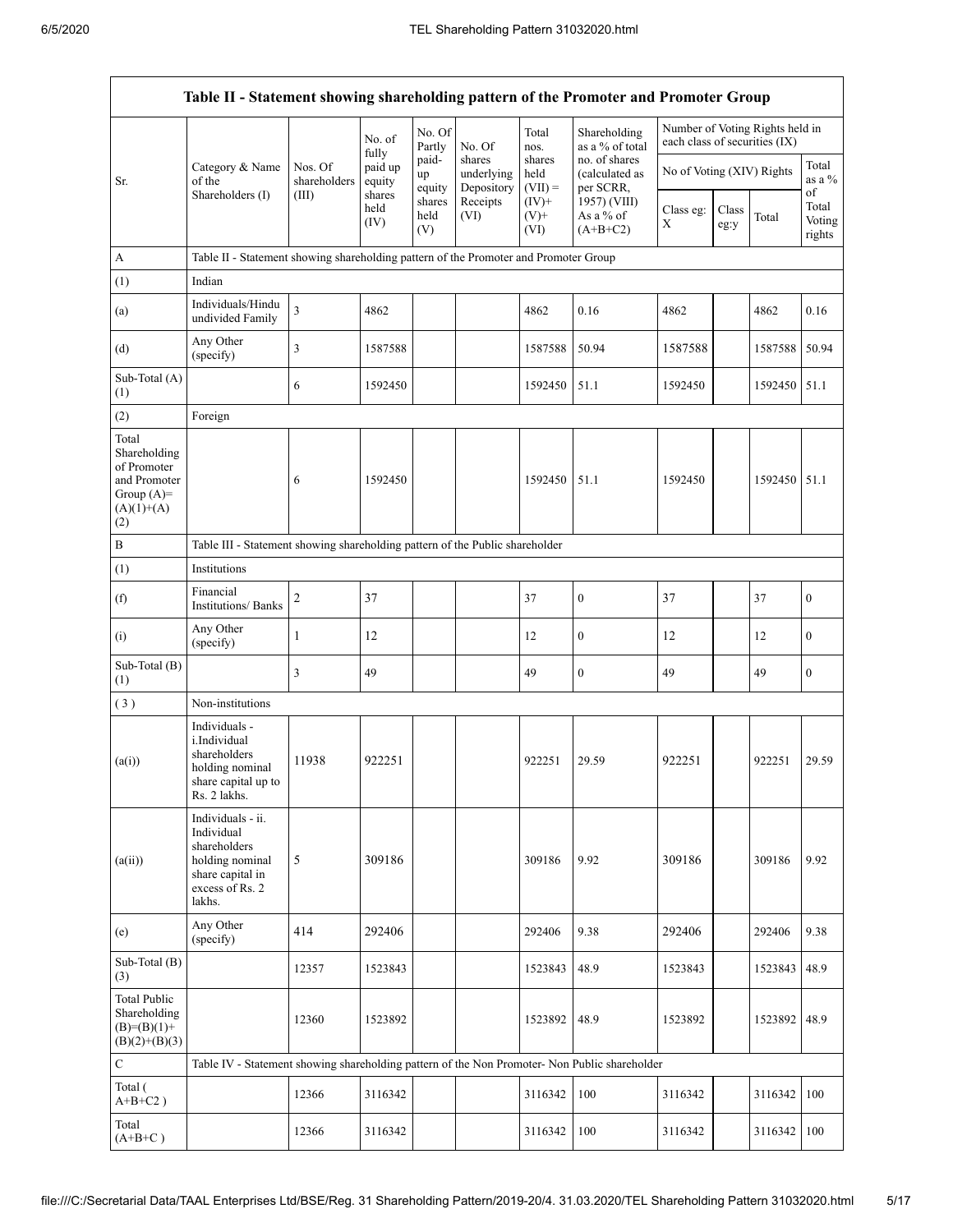|                                                                                         | Table II - Statement showing shareholding pattern of the Promoter and Promoter Group |                                    |                                                           |                                                                                                                                                                             |                                        |                                                         |                                                                               |                                                  |                                       |
|-----------------------------------------------------------------------------------------|--------------------------------------------------------------------------------------|------------------------------------|-----------------------------------------------------------|-----------------------------------------------------------------------------------------------------------------------------------------------------------------------------|----------------------------------------|---------------------------------------------------------|-------------------------------------------------------------------------------|--------------------------------------------------|---------------------------------------|
| Sr.                                                                                     | No. Of<br>No. of<br><b>Shares</b><br><b>Shares</b><br>Underlying<br>Outstanding      | Underlying                         | No. Of Shares<br>Underlying<br>Outstanding<br>convertible | Shareholding, as a %<br>assuming full conversion of<br>convertible securities (as a<br>percentage of diluted share<br>capital) $(XI) = (VII)+(X) As$<br>$a\%$ of $(A+B+C2)$ | Number of<br>Locked in<br>shares (XII) |                                                         | Number of<br><b>Shares</b><br>pledged or<br>otherwise<br>encumbered<br>(XIII) |                                                  | Number of<br>equity shares<br>held in |
|                                                                                         | convertible<br>securities<br>(X)                                                     | Outstanding<br>Warrants<br>$(X_i)$ | securities and<br>No. Of Warrants<br>(Xi)(a)              |                                                                                                                                                                             | No.<br>(a)                             | As a<br>$%$ of<br>total<br><b>Shares</b><br>held<br>(b) | No.<br>(a)                                                                    | As a<br>$%$ of<br>total<br>Shares<br>held<br>(b) | dematerialized<br>form $(XIV)$        |
| $\mathbf{A}$                                                                            |                                                                                      |                                    |                                                           | Table II - Statement showing shareholding pattern of the Promoter and Promoter Group                                                                                        |                                        |                                                         |                                                                               |                                                  |                                       |
| (1)                                                                                     | Indian                                                                               |                                    |                                                           |                                                                                                                                                                             |                                        |                                                         |                                                                               |                                                  |                                       |
| (a)                                                                                     |                                                                                      |                                    |                                                           | 0.16                                                                                                                                                                        |                                        |                                                         |                                                                               |                                                  | 4862                                  |
| (d)                                                                                     |                                                                                      |                                    |                                                           | 50.94                                                                                                                                                                       |                                        |                                                         |                                                                               |                                                  | 1587588                               |
| Sub-Total (A)<br>(1)                                                                    |                                                                                      |                                    |                                                           | 51.1                                                                                                                                                                        |                                        |                                                         |                                                                               |                                                  | 1592450                               |
| (2)                                                                                     | Foreign                                                                              |                                    |                                                           |                                                                                                                                                                             |                                        |                                                         |                                                                               |                                                  |                                       |
| Total<br>Shareholding<br>of Promoter<br>and Promoter<br>Group $(A)=$<br>$(A)(1)+(A)(2)$ |                                                                                      |                                    |                                                           | 51.1                                                                                                                                                                        |                                        |                                                         |                                                                               |                                                  | 1592450                               |
| $\, {\bf B}$                                                                            |                                                                                      |                                    |                                                           | Table III - Statement showing shareholding pattern of the Public shareholder                                                                                                |                                        |                                                         |                                                                               |                                                  |                                       |
| (1)                                                                                     | Institutions                                                                         |                                    |                                                           |                                                                                                                                                                             |                                        |                                                         |                                                                               |                                                  |                                       |
| (f)                                                                                     |                                                                                      |                                    |                                                           | $\boldsymbol{0}$                                                                                                                                                            |                                        |                                                         |                                                                               |                                                  | $\boldsymbol{0}$                      |
| (i)                                                                                     |                                                                                      |                                    |                                                           | $\overline{0}$                                                                                                                                                              |                                        |                                                         |                                                                               |                                                  | $\mathbf{0}$                          |
| Sub-Total (B)<br>(1)                                                                    |                                                                                      |                                    |                                                           | $\mathbf{0}$                                                                                                                                                                |                                        |                                                         |                                                                               |                                                  | $\mathbf{0}$                          |
| (3)                                                                                     | Non-institutions                                                                     |                                    |                                                           |                                                                                                                                                                             |                                        |                                                         |                                                                               |                                                  |                                       |
| (a(i))                                                                                  |                                                                                      |                                    |                                                           | 29.59                                                                                                                                                                       |                                        |                                                         |                                                                               |                                                  | 829233                                |
| (a(ii))                                                                                 |                                                                                      |                                    |                                                           | 9.92                                                                                                                                                                        |                                        |                                                         |                                                                               |                                                  | 309186                                |
| (e)                                                                                     |                                                                                      |                                    |                                                           | 9.38                                                                                                                                                                        |                                        |                                                         |                                                                               |                                                  | 280245                                |
| Sub-Total (B)<br>(3)                                                                    |                                                                                      |                                    |                                                           | 48.9                                                                                                                                                                        |                                        |                                                         |                                                                               |                                                  | 1418664                               |
| <b>Total Public</b><br>Shareholding<br>$(B)= (B)(1) +$<br>$(B)(2)+(B)(3)$               |                                                                                      |                                    |                                                           | 48.9                                                                                                                                                                        |                                        |                                                         |                                                                               |                                                  | 1418664                               |
| $\mathsf C$                                                                             |                                                                                      |                                    |                                                           | Table IV - Statement showing shareholding pattern of the Non Promoter- Non Public shareholder                                                                               |                                        |                                                         |                                                                               |                                                  |                                       |
| Total (<br>$A+B+C2$ )                                                                   |                                                                                      |                                    |                                                           | 100                                                                                                                                                                         |                                        |                                                         |                                                                               |                                                  | 3011114                               |
| Total (A+B+C<br>$\lambda$                                                               |                                                                                      |                                    |                                                           | 100                                                                                                                                                                         |                                        |                                                         |                                                                               |                                                  | 3011114                               |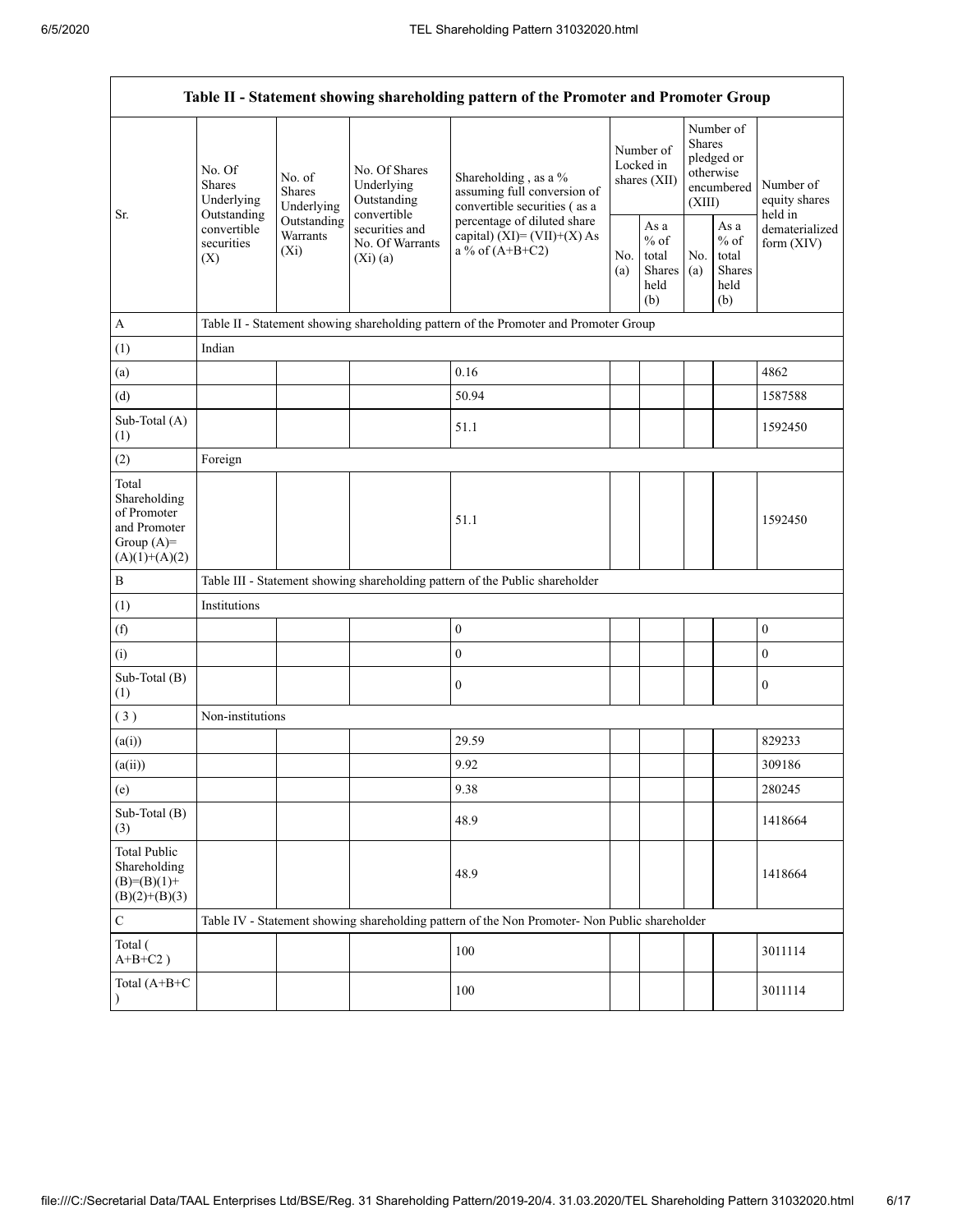$\overline{\phantom{a}}$ 

|                                                                                                                                                                                             | Individuals/Hindu undivided Family                            |                     |                           |                       |  |  |  |  |
|---------------------------------------------------------------------------------------------------------------------------------------------------------------------------------------------|---------------------------------------------------------------|---------------------|---------------------------|-----------------------|--|--|--|--|
| Searial No.                                                                                                                                                                                 | $\mathbf{1}$                                                  | $\overline{2}$      | $\mathfrak{Z}$            |                       |  |  |  |  |
| Name of the<br>Shareholders (I)                                                                                                                                                             | Alka P Mehta                                                  | Salil Baldev Taneja | Baldevraj Topanram Taneja | Click here to go back |  |  |  |  |
| PAN(II)                                                                                                                                                                                     | AAKPM1612J                                                    | AAAPT6770G          | AAAPT6769K                | Total                 |  |  |  |  |
| No. of fully paid<br>up equity shares<br>held (IV)                                                                                                                                          | 3625                                                          | 1200                | 37                        | 4862                  |  |  |  |  |
| No. Of Partly paid-<br>up equity shares<br>held(V)                                                                                                                                          |                                                               |                     |                           |                       |  |  |  |  |
| No. Of shares<br>underlying<br>Depository<br>Receipts (VI)                                                                                                                                  |                                                               |                     |                           |                       |  |  |  |  |
| Total nos. shares<br>held $(VII) = (IV) +$<br>$(V)$ + $(VI)$                                                                                                                                | 3625                                                          | 1200                | 37                        | 4862                  |  |  |  |  |
| Shareholding as a<br>% of total no. of<br>shares (calculated<br>as per SCRR,<br>1957) (VIII) As a<br>% of $(A+B+C2)$                                                                        | 0.12                                                          | 0.04                | $\boldsymbol{0}$          | 0.16                  |  |  |  |  |
|                                                                                                                                                                                             | Number of Voting Rights held in each class of securities (IX) |                     |                           |                       |  |  |  |  |
| Class eg:X                                                                                                                                                                                  | 3625                                                          | 1200                | 37                        | 4862                  |  |  |  |  |
| Class eg:y                                                                                                                                                                                  |                                                               |                     |                           |                       |  |  |  |  |
| Total                                                                                                                                                                                       | 3625                                                          | 1200                | 37                        | 4862                  |  |  |  |  |
| Total as a % of<br>Total Voting rights                                                                                                                                                      | 0.12                                                          | 0.04                | $\boldsymbol{0}$          | 0.16                  |  |  |  |  |
| No. Of Shares<br>Underlying<br>Outstanding<br>convertible<br>securities $(X)$                                                                                                               |                                                               |                     |                           |                       |  |  |  |  |
| No. of Shares<br>Underlying<br>Outstanding<br>Warrants (X1)                                                                                                                                 |                                                               |                     |                           |                       |  |  |  |  |
| No. Of Shares<br>Underlying<br>Outstanding<br>convertible<br>securities and No.<br>Of Warrants (Xi)<br>(a)                                                                                  |                                                               |                     |                           |                       |  |  |  |  |
| Shareholding, as a<br>% assuming full<br>conversion of<br>convertible<br>securities (as a<br>percentage of<br>diluted share<br>capital) $(XI)$ =<br>$(VII)+(Xi)(a)$ As a<br>% of $(A+B+C2)$ | 0.12                                                          | 0.04                | $\boldsymbol{0}$          | 0.16                  |  |  |  |  |
| Number of Locked in shares (XII)                                                                                                                                                            |                                                               |                     |                           |                       |  |  |  |  |
| No. $(a)$                                                                                                                                                                                   |                                                               |                     |                           |                       |  |  |  |  |
| As a % of total<br>Shares held (b)                                                                                                                                                          |                                                               |                     |                           |                       |  |  |  |  |
|                                                                                                                                                                                             | Number of Shares pledged or otherwise encumbered (XIII)       |                     |                           |                       |  |  |  |  |
| No. $(a)$                                                                                                                                                                                   |                                                               |                     |                           |                       |  |  |  |  |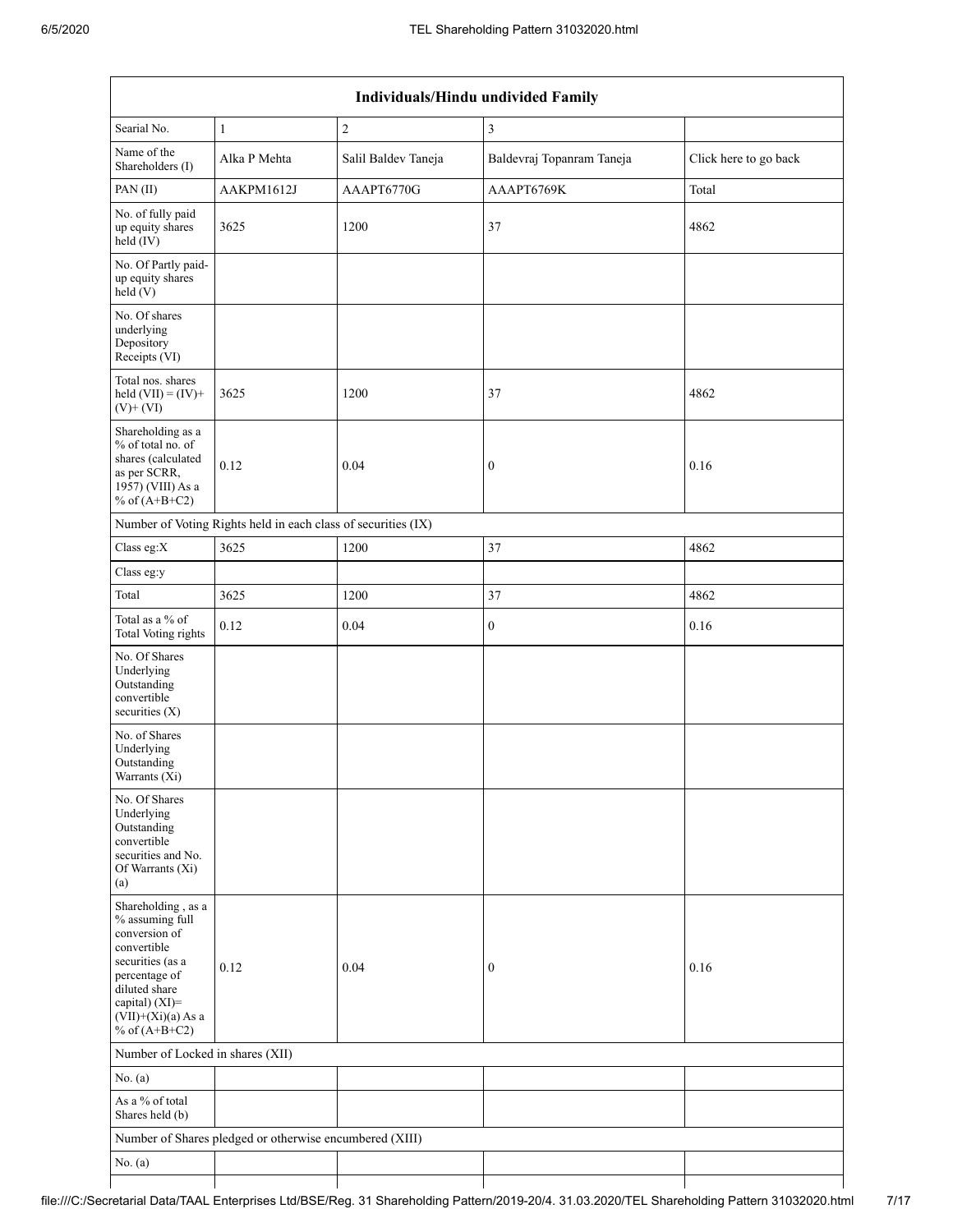## 6/5/2020 TEL Shareholding Pattern 31032020.html

| As a % of total<br>Shares held (b)                                   |                |          |                |      |
|----------------------------------------------------------------------|----------------|----------|----------------|------|
| Number of equity<br>shares held in<br>dematerialized<br>form $(XIV)$ | 3625           | 1200     | 37             | 4862 |
| Reason for not providing PAN                                         |                |          |                |      |
| Reason for not<br>providing PAN                                      |                |          |                |      |
| Shareholder type                                                     | Promoter Group | Promoter | Promoter Group |      |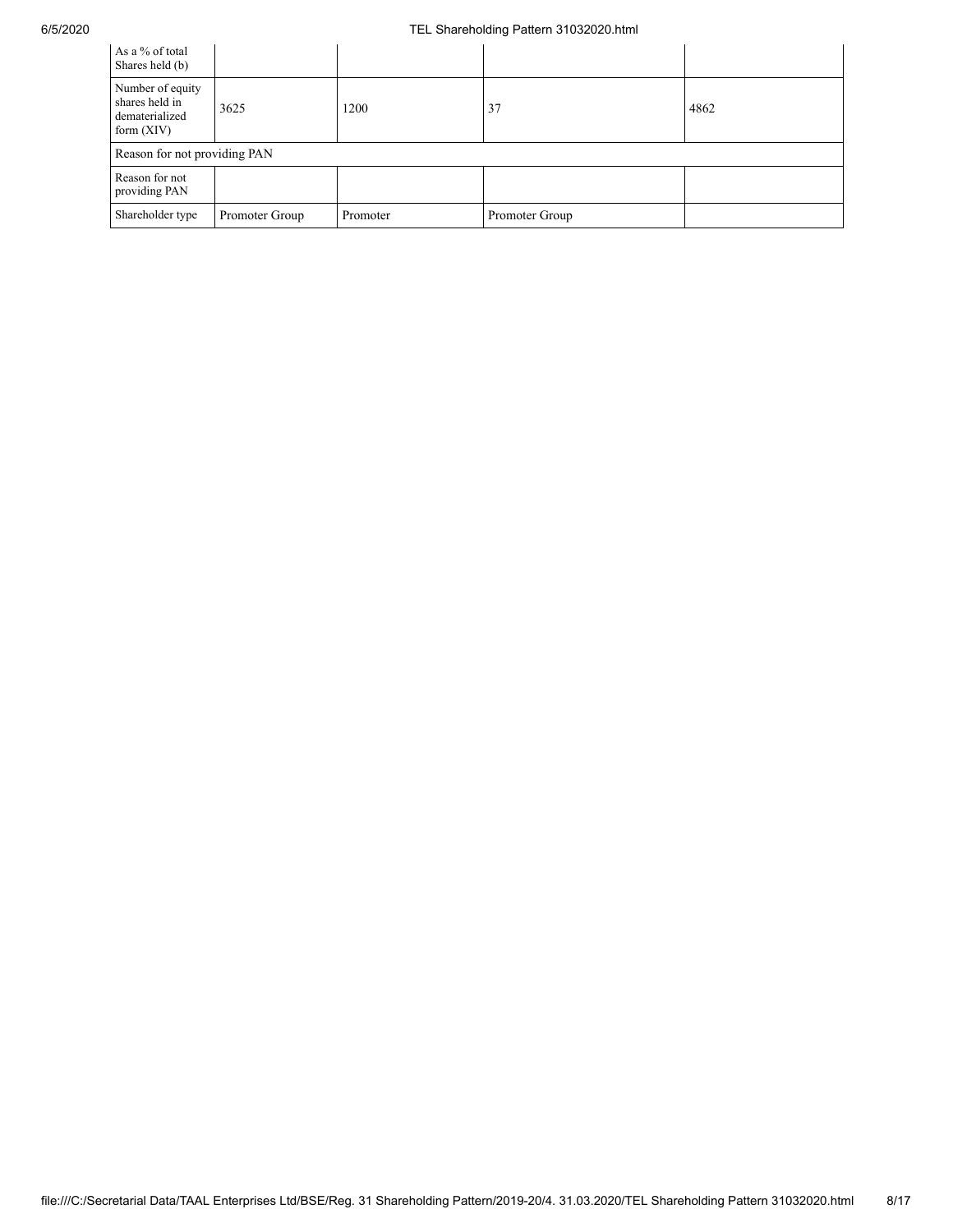|                                                                                                                                                                                       | Any Other (specify)                                           |                                                                                    |                                           |                          |  |  |  |
|---------------------------------------------------------------------------------------------------------------------------------------------------------------------------------------|---------------------------------------------------------------|------------------------------------------------------------------------------------|-------------------------------------------|--------------------------|--|--|--|
| Searial No.                                                                                                                                                                           | $\mathbf{1}$                                                  | $\sqrt{2}$                                                                         | 3                                         |                          |  |  |  |
| Category                                                                                                                                                                              | <b>Bodies Corporate</b>                                       | <b>Bodies Corporate</b>                                                            | <b>Bodies Corporate</b>                   | Click here to<br>go back |  |  |  |
| Name of the<br>Shareholders (I)                                                                                                                                                       | Vishkul Enterprises<br>Private Ltd                            | Laurus Tradecon Private Ltd (Formerly known as Lighto<br>Technologies Private Ltd) | <b>Indian Seamless</b><br>Enterprises Ltd |                          |  |  |  |
| PAN (II)                                                                                                                                                                              | AAACV7022J                                                    | AAECP4325J                                                                         | AAACI3891C                                | Total                    |  |  |  |
| No. of the<br>Shareholders (I)                                                                                                                                                        | $\mathbf{1}$                                                  | $\mathbf{1}$                                                                       | 1                                         | 3                        |  |  |  |
| No. of fully paid<br>up equity shares<br>held (IV)                                                                                                                                    | 1581297                                                       | 5714                                                                               | 577                                       | 1587588                  |  |  |  |
| No. Of Partly paid-<br>up equity shares<br>held $(V)$                                                                                                                                 |                                                               |                                                                                    |                                           |                          |  |  |  |
| No. Of shares<br>underlying<br>Depository<br>Receipts (VI)                                                                                                                            |                                                               |                                                                                    |                                           |                          |  |  |  |
| Total nos. shares<br>held $(VII) = (IV) +$<br>$(V)$ + $(VI)$                                                                                                                          | 1581297                                                       | 5714                                                                               | 577                                       | 1587588                  |  |  |  |
| Shareholding as a<br>% of total no. of<br>shares (calculated<br>as per SCRR,<br>1957) (VIII) As a<br>% of $(A+B+C2)$                                                                  | 50.74                                                         | 0.18                                                                               | 0.02                                      | 50.94                    |  |  |  |
|                                                                                                                                                                                       | Number of Voting Rights held in each class of securities (IX) |                                                                                    |                                           |                          |  |  |  |
| Class eg: X                                                                                                                                                                           | 1581297                                                       | 5714                                                                               | 577                                       | 1587588                  |  |  |  |
| Class eg:y                                                                                                                                                                            |                                                               |                                                                                    |                                           |                          |  |  |  |
| Total                                                                                                                                                                                 | 1581297                                                       | 5714                                                                               | 577                                       | 1587588                  |  |  |  |
| Total as a % of<br><b>Total Voting rights</b>                                                                                                                                         | 50.74                                                         | 0.18                                                                               | 0.02                                      | 50.94                    |  |  |  |
| No. Of Shares<br>Underlying<br>Outstanding<br>convertible<br>securities $(X)$                                                                                                         |                                                               |                                                                                    |                                           |                          |  |  |  |
| No. of Shares<br>Underlying<br>Outstanding<br>Warrants (Xi)                                                                                                                           |                                                               |                                                                                    |                                           |                          |  |  |  |
| No. Of Shares<br>Underlying<br>Outstanding<br>convertible<br>securities and No.<br>Of Warrants (Xi)<br>(a)                                                                            |                                                               |                                                                                    |                                           |                          |  |  |  |
| Shareholding, as a<br>% assuming full<br>conversion of<br>convertible<br>securities (as a<br>percentage of<br>diluted share<br>capital) (XI)=<br>(VII)+(X) As a $\%$<br>of $(A+B+C2)$ | 50.74                                                         | 0.18                                                                               | 0.02                                      | 50.94                    |  |  |  |
| Number of Locked in shares (XII)                                                                                                                                                      |                                                               |                                                                                    |                                           |                          |  |  |  |
| No. $(a)$                                                                                                                                                                             |                                                               |                                                                                    |                                           |                          |  |  |  |
|                                                                                                                                                                                       |                                                               |                                                                                    |                                           |                          |  |  |  |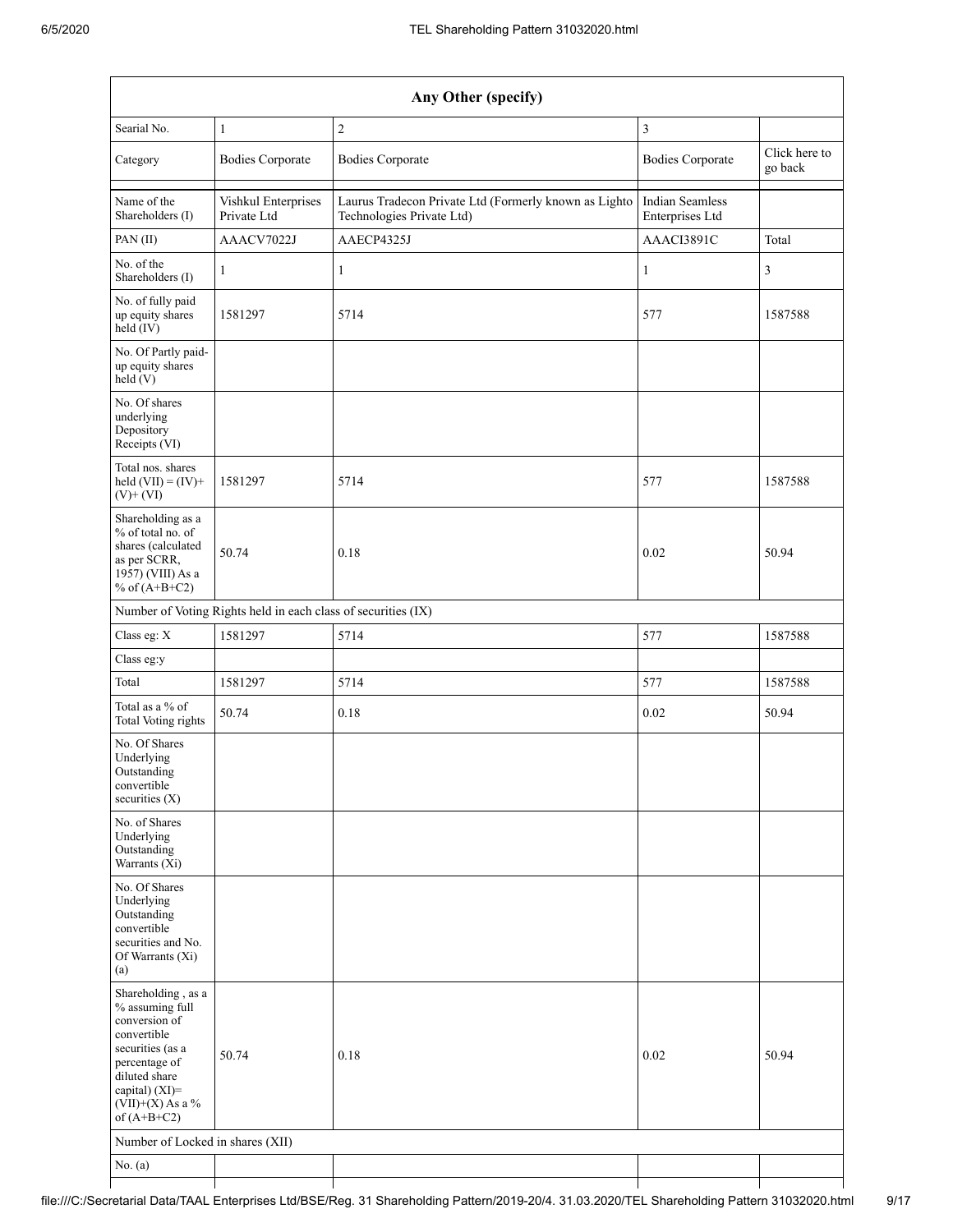| As a % of total<br>Shares held (b)                                   |                                                         |                |                |         |  |  |  |
|----------------------------------------------------------------------|---------------------------------------------------------|----------------|----------------|---------|--|--|--|
|                                                                      | Number of Shares pledged or otherwise encumbered (XIII) |                |                |         |  |  |  |
| No. $(a)$                                                            |                                                         |                |                |         |  |  |  |
| As a % of total<br>Shares held (b)                                   |                                                         |                |                |         |  |  |  |
| Number of equity<br>shares held in<br>dematerialized<br>form $(XIV)$ | 1581297                                                 | 5714           | 577            | 1587588 |  |  |  |
| Reason for not providing PAN                                         |                                                         |                |                |         |  |  |  |
| Reason for not<br>providing PAN                                      |                                                         |                |                |         |  |  |  |
| Shareholder type                                                     | Promoter                                                | Promoter Group | Promoter Group |         |  |  |  |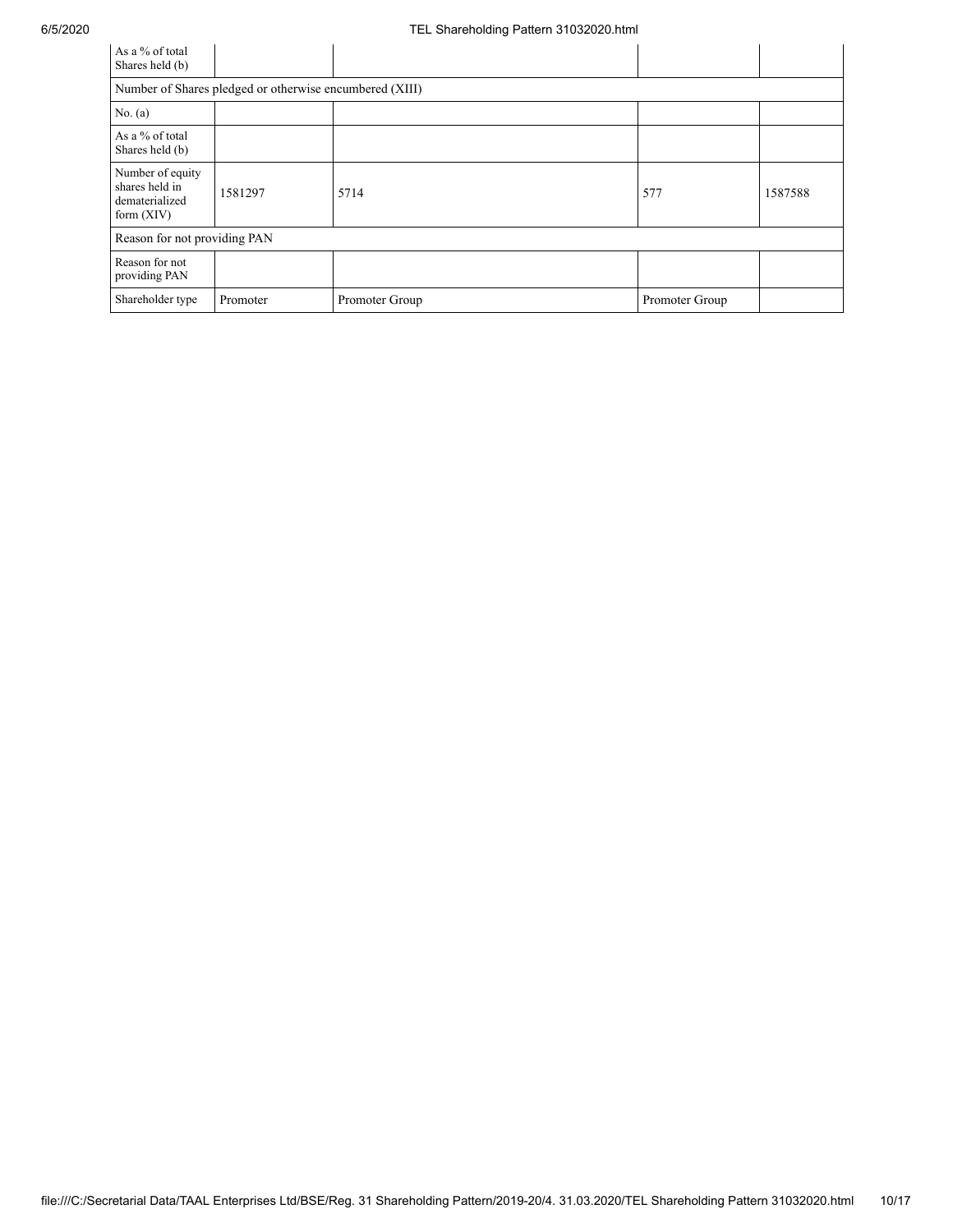|                                                                                                                                                                                         | Any Other (specify)                                           |                       |  |  |  |  |
|-----------------------------------------------------------------------------------------------------------------------------------------------------------------------------------------|---------------------------------------------------------------|-----------------------|--|--|--|--|
| Searial No.                                                                                                                                                                             | $\mathbf{1}$                                                  |                       |  |  |  |  |
| Category                                                                                                                                                                                | Other                                                         |                       |  |  |  |  |
| Category / More<br>than 1 percentage                                                                                                                                                    | Category                                                      | Click here to go back |  |  |  |  |
| Name of the<br>Shareholders (I)                                                                                                                                                         | Foreign Bank                                                  |                       |  |  |  |  |
| PAN(II)                                                                                                                                                                                 |                                                               | Total                 |  |  |  |  |
| No. of the<br>Shareholders (I)                                                                                                                                                          | $\mathbf{1}$                                                  | 1                     |  |  |  |  |
| No. of fully paid<br>up equity shares<br>$\text{held} (IV)$                                                                                                                             | 12                                                            | 12                    |  |  |  |  |
| No. Of Partly paid-<br>up equity shares<br>held $(V)$                                                                                                                                   |                                                               |                       |  |  |  |  |
| No. Of shares<br>underlying<br>Depository<br>Receipts (VI)                                                                                                                              |                                                               |                       |  |  |  |  |
| Total nos. shares<br>held $(VII) = (IV) +$<br>$(V)$ + $(VI)$                                                                                                                            | 12                                                            | 12                    |  |  |  |  |
| Shareholding as a<br>% of total no. of<br>shares (calculated<br>as per SCRR,<br>1957) (VIII) As a<br>% of $(A+B+C2)$                                                                    | $\mathbf{0}$                                                  | $\boldsymbol{0}$      |  |  |  |  |
|                                                                                                                                                                                         | Number of Voting Rights held in each class of securities (IX) |                       |  |  |  |  |
| Class eg: X                                                                                                                                                                             | 12                                                            | 12                    |  |  |  |  |
| Class eg:y                                                                                                                                                                              |                                                               |                       |  |  |  |  |
| Total                                                                                                                                                                                   | 12                                                            | 12                    |  |  |  |  |
| Total as a % of<br>Total Voting rights                                                                                                                                                  | $\boldsymbol{0}$                                              | $\boldsymbol{0}$      |  |  |  |  |
| No. Of Shares<br>Underlying<br>Outstanding<br>convertible<br>securities (X)                                                                                                             |                                                               |                       |  |  |  |  |
| No. of Shares<br>Underlying<br>Outstanding<br>Warrants $(X_i)$                                                                                                                          |                                                               |                       |  |  |  |  |
| No. Of Shares<br>Underlying<br>Outstanding<br>convertible<br>securities and<br>Warrants (X)                                                                                             |                                                               |                       |  |  |  |  |
| Shareholding, as a<br>$\%$ assuming full<br>conversion of<br>convertible<br>securities (as a<br>percentage of<br>diluted share<br>capital) (XI)=<br>$(VII)+(X)$ As a %<br>of $(A+B+C2)$ | $\boldsymbol{0}$                                              | $\boldsymbol{0}$      |  |  |  |  |
| Number of Locked in shares (XII)                                                                                                                                                        |                                                               |                       |  |  |  |  |
| No. $(a)$                                                                                                                                                                               |                                                               |                       |  |  |  |  |
|                                                                                                                                                                                         |                                                               |                       |  |  |  |  |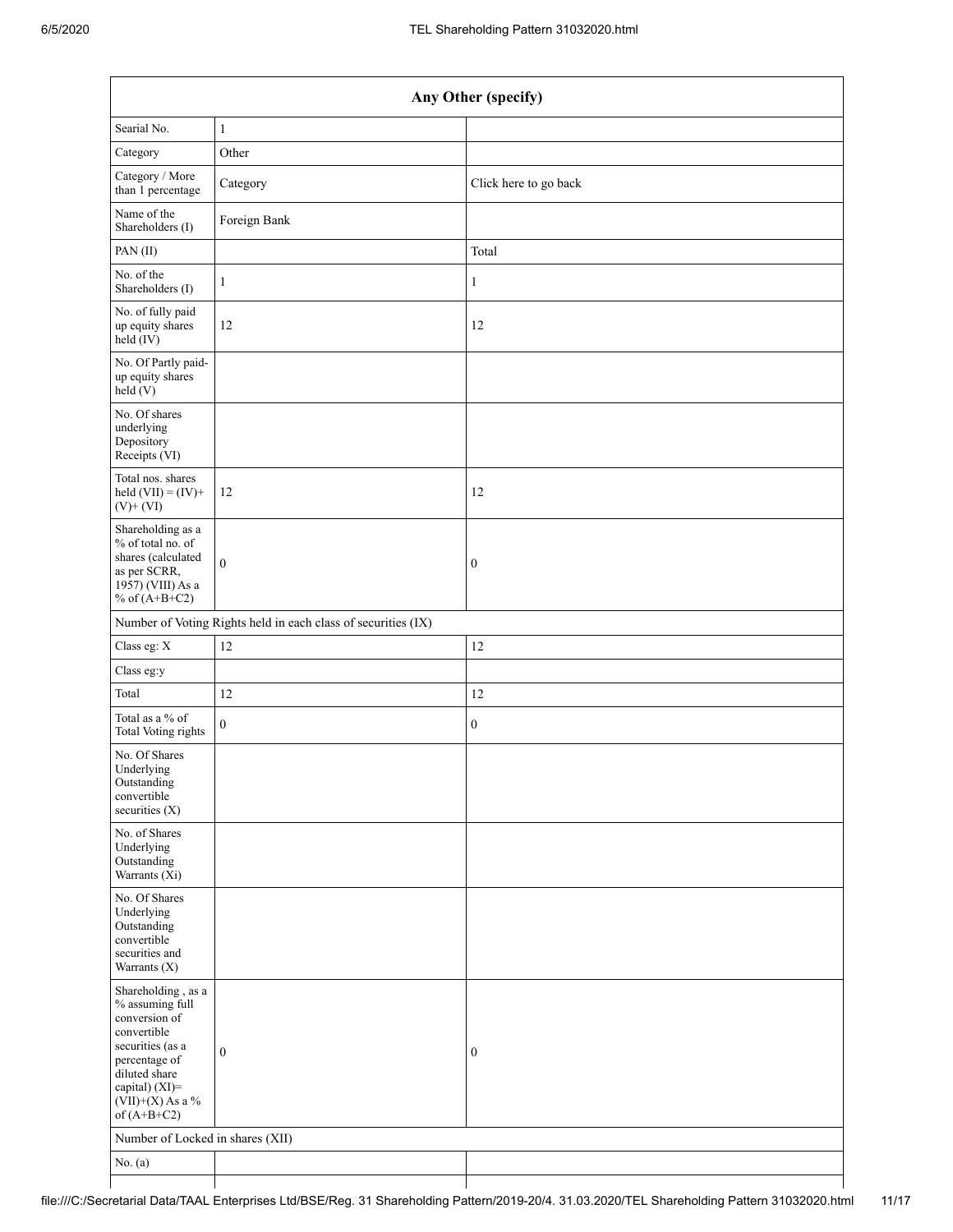## 6/5/2020 TEL Shareholding Pattern 31032020.html

| As a % of total<br>Shares held (b)                                   |                              |    |  |  |  |
|----------------------------------------------------------------------|------------------------------|----|--|--|--|
| Number of equity<br>shares held in<br>dematerialized<br>form $(XIV)$ | 0                            | -0 |  |  |  |
|                                                                      | Reason for not providing PAN |    |  |  |  |
| Reason for not<br>providing PAN                                      |                              |    |  |  |  |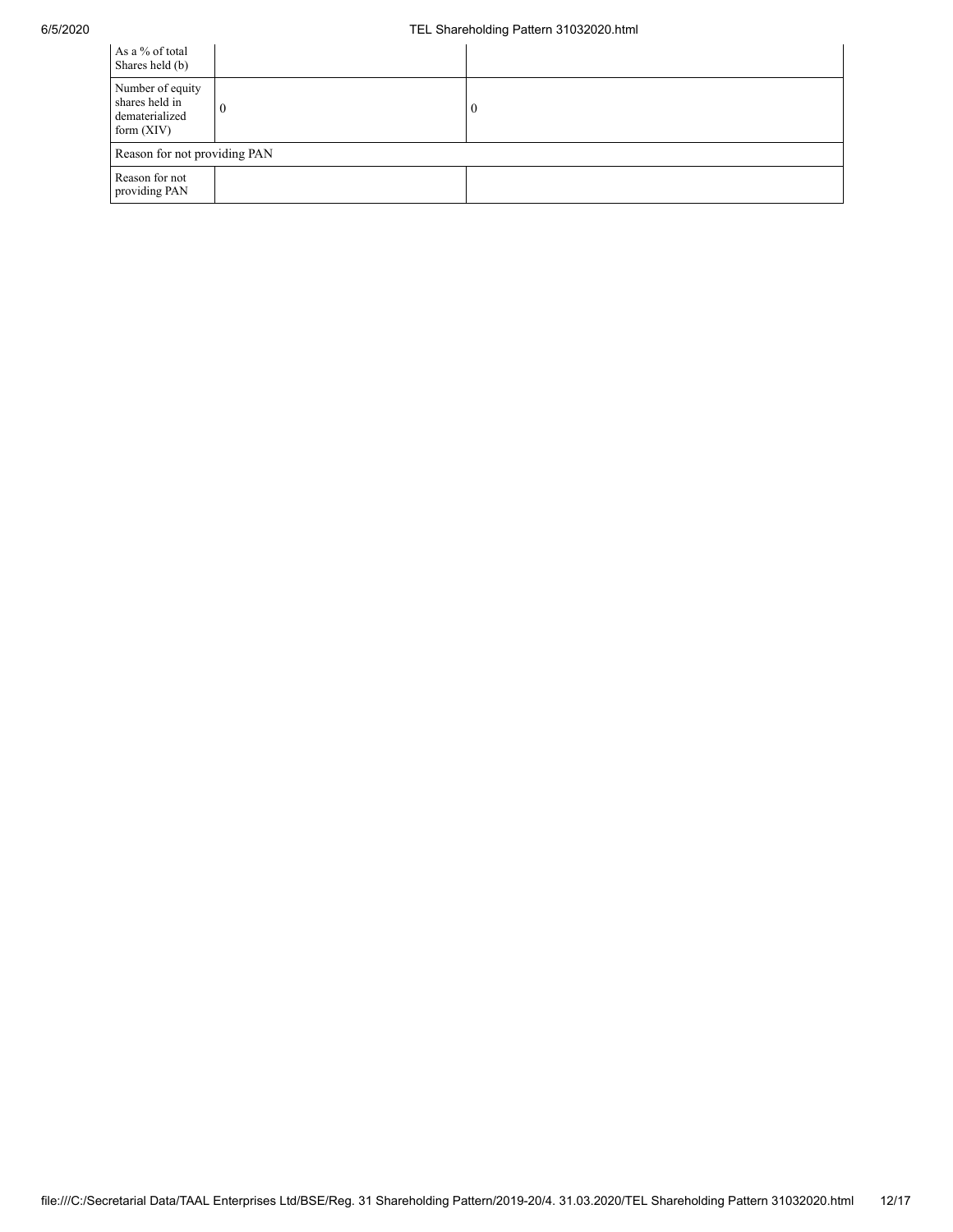|                                                                                                                                                                                      |                                                               | Individuals - ii. Individual shareholders holding nominal share capital in excess of Rs. 2 lakhs. |               |                       |  |
|--------------------------------------------------------------------------------------------------------------------------------------------------------------------------------------|---------------------------------------------------------------|---------------------------------------------------------------------------------------------------|---------------|-----------------------|--|
| Searial No.                                                                                                                                                                          | $\mathbf{1}$                                                  | $\sqrt{2}$                                                                                        | 3             |                       |  |
| Name of the<br>Shareholders (I)                                                                                                                                                      | Dheeraj Kumar Lohia                                           | Mukul Mahavir Prasad Agrawal                                                                      | Naveen Bothra | Click here to go back |  |
| PAN(II)                                                                                                                                                                              | AHCPK2417L                                                    | AAFPA4859G                                                                                        | ACQPB0810M    | Total                 |  |
| No. of fully paid<br>up equity shares<br>held (IV)                                                                                                                                   | 59061                                                         | 114119                                                                                            | 76800         | 249980                |  |
| No. Of Partly paid-<br>up equity shares<br>held(V)                                                                                                                                   |                                                               |                                                                                                   |               |                       |  |
| No. Of shares<br>underlying<br>Depository<br>Receipts (VI)                                                                                                                           |                                                               |                                                                                                   |               |                       |  |
| Total nos. shares<br>held $(VII) = (IV) +$<br>$(V)$ + $(VI)$                                                                                                                         | 59061                                                         | 114119                                                                                            | 76800         | 249980                |  |
| Shareholding as a<br>% of total no. of<br>shares (calculated<br>1.9<br>as per SCRR,<br>1957) (VIII) As a<br>% of $(A+B+C2)$                                                          |                                                               | 3.66                                                                                              | 2.46          | 8.02                  |  |
|                                                                                                                                                                                      | Number of Voting Rights held in each class of securities (IX) |                                                                                                   |               |                       |  |
| Class eg: X                                                                                                                                                                          | 59061                                                         | 114119                                                                                            | 76800         | 249980                |  |
| Class eg:y                                                                                                                                                                           |                                                               |                                                                                                   |               |                       |  |
| Total                                                                                                                                                                                | 59061                                                         | 114119                                                                                            | 76800         | 249980                |  |
| Total as a % of<br>1.9<br>Total Voting rights                                                                                                                                        |                                                               | 3.66                                                                                              | 2.46          | 8.02                  |  |
| No. Of Shares<br>Underlying<br>Outstanding<br>convertible<br>securities $(X)$                                                                                                        |                                                               |                                                                                                   |               |                       |  |
| No. of Shares<br>Underlying<br>Outstanding<br>Warrants (Xi)                                                                                                                          |                                                               |                                                                                                   |               |                       |  |
| No. Of Shares<br>Underlying<br>Outstanding<br>convertible<br>securities and No.<br>Of Warrants (Xi)<br>(a)                                                                           |                                                               |                                                                                                   |               |                       |  |
| Shareholding, as a<br>% assuming full<br>conversion of<br>convertible<br>securities (as a<br>percentage of<br>diluted share<br>capital) (XI)=<br>$(VII)+(X)$ As a %<br>of $(A+B+C2)$ | 1.9                                                           | 3.66                                                                                              | 2.46          | 8.02                  |  |
| Number of Locked in shares (XII)                                                                                                                                                     |                                                               |                                                                                                   |               |                       |  |
| No. $(a)$                                                                                                                                                                            |                                                               |                                                                                                   |               |                       |  |
| As a % of total<br>Shares held (b)                                                                                                                                                   |                                                               |                                                                                                   |               |                       |  |
| Number of equity<br>shares held in<br>dematerialized<br>form $(XIV)$                                                                                                                 | 59061                                                         | 114119                                                                                            | 76800         | 249980                |  |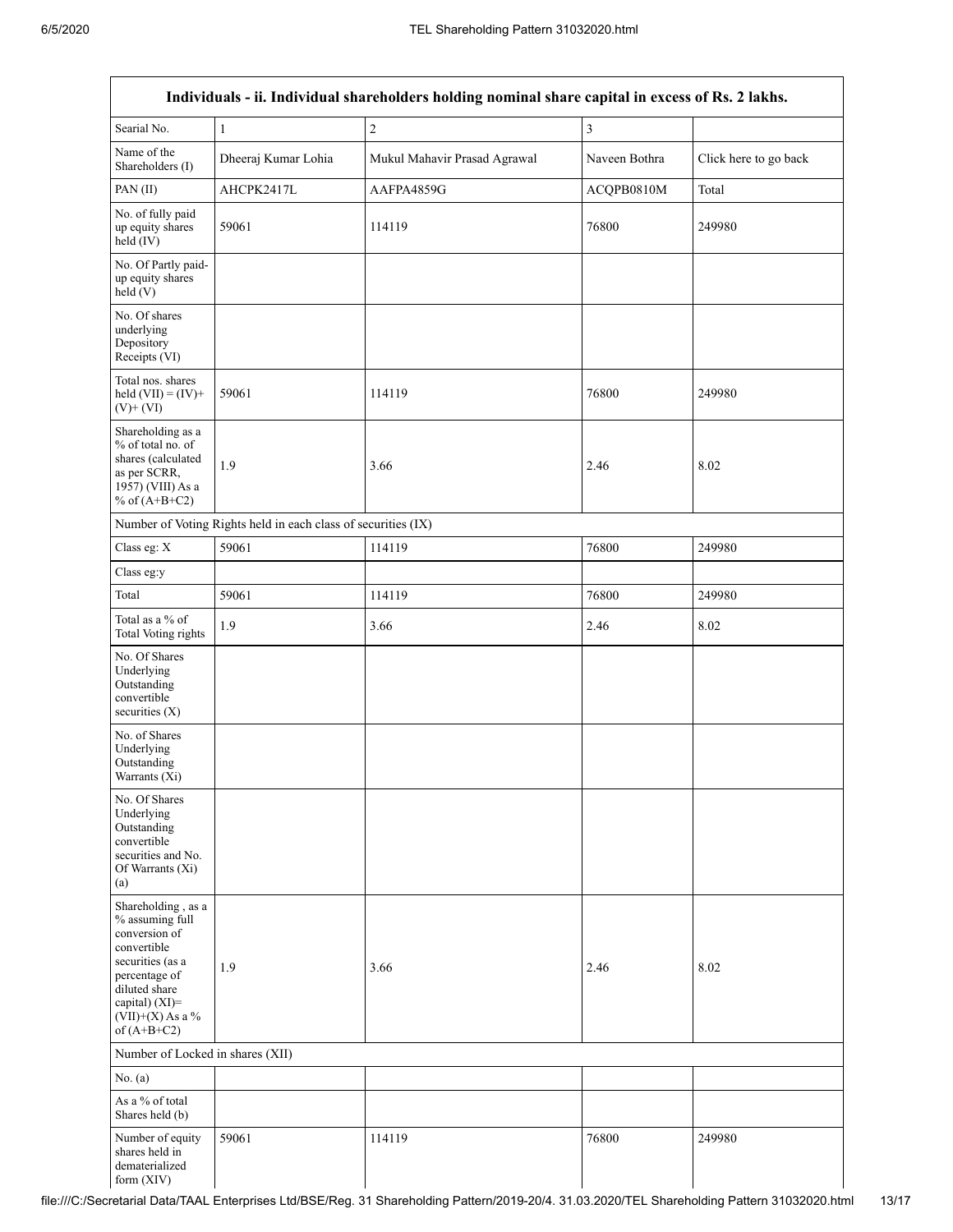| Reason for not providing PAN    |  |  |  |  |  |  |  |  |  |  |
|---------------------------------|--|--|--|--|--|--|--|--|--|--|
| Reason for not<br>providing PAN |  |  |  |  |  |  |  |  |  |  |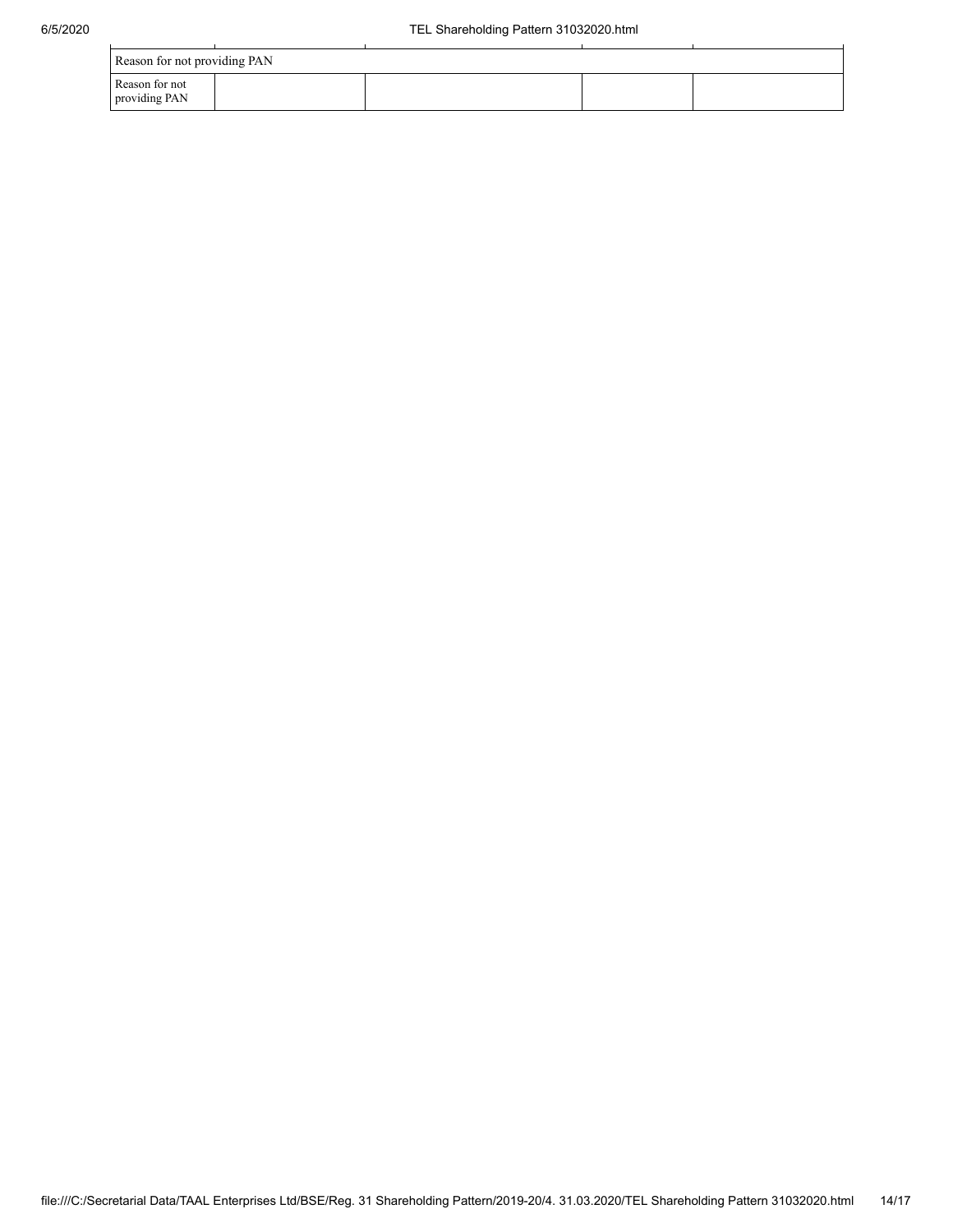| Any Other (specify)                                                                                                                                                                                                      |                                                               |                  |                              |                     |                            |                          |  |  |  |  |
|--------------------------------------------------------------------------------------------------------------------------------------------------------------------------------------------------------------------------|---------------------------------------------------------------|------------------|------------------------------|---------------------|----------------------------|--------------------------|--|--|--|--|
| Searial No.                                                                                                                                                                                                              | $\mathbf{1}$                                                  | $\boldsymbol{2}$ | 3                            | $\overline{4}$      | 5                          |                          |  |  |  |  |
| Category                                                                                                                                                                                                                 | <b>HUF</b>                                                    | <b>HUF</b>       | Non-Resident Indian<br>(NRI) | Clearing<br>Members | <b>Bodies</b><br>Corporate |                          |  |  |  |  |
| Category / More<br>than 1 percentage                                                                                                                                                                                     | More than 1 percentage of<br>shareholding                     | Category         | Category                     | Category            | Category                   |                          |  |  |  |  |
| Name of the<br>Shareholders (I)                                                                                                                                                                                          | Naveen Bothra And Sons Huf                                    |                  |                              |                     |                            | Click here to go<br>back |  |  |  |  |
| PAN (II)                                                                                                                                                                                                                 | AADHN2758K                                                    |                  |                              |                     |                            | Total                    |  |  |  |  |
| No. of the<br>Shareholders (I)                                                                                                                                                                                           | $\mathbf{1}$                                                  | 200              | 80                           | 16                  | 117                        | 413                      |  |  |  |  |
| No. of fully paid<br>up equity shares<br>held (IV)                                                                                                                                                                       | 90000                                                         | 76432            | 18090                        | 3154                | 104730                     | 202406                   |  |  |  |  |
| No. Of Partly paid-<br>up equity shares<br>held (V)                                                                                                                                                                      |                                                               |                  |                              |                     |                            |                          |  |  |  |  |
| No. Of shares<br>underlying<br>Depository<br>Receipts (VI)                                                                                                                                                               |                                                               |                  |                              |                     |                            |                          |  |  |  |  |
| Total nos. shares<br>held $(VII) = (IV) +$<br>$(V)$ + $(VI)$                                                                                                                                                             | 90000                                                         | 76432            | 18090                        | 3154                | 104730                     | 202406                   |  |  |  |  |
| Shareholding as a<br>% of total no. of<br>shares (calculated<br>as per SCRR,<br>1957) (VIII) As a<br>% of $(A+B+C2)$                                                                                                     | 2.89                                                          | 2.45             | 0.58                         | 0.1                 | 3.36                       | 6.49                     |  |  |  |  |
|                                                                                                                                                                                                                          | Number of Voting Rights held in each class of securities (IX) |                  |                              |                     |                            |                          |  |  |  |  |
| Class eg: X                                                                                                                                                                                                              | 90000                                                         | 76432            | 18090                        | 3154                | 104730                     | 202406                   |  |  |  |  |
| Class eg:y                                                                                                                                                                                                               |                                                               |                  |                              |                     |                            |                          |  |  |  |  |
| Total                                                                                                                                                                                                                    | 90000                                                         | 76432            | 18090                        | 3154                | 104730                     | 202406                   |  |  |  |  |
| Total as a % of<br>Total Voting rights                                                                                                                                                                                   | 2.89                                                          | 2.45             | 0.58                         | 0.1                 | 3.36                       | 6.49                     |  |  |  |  |
| No. Of Shares<br>Underlying<br>Outstanding<br>convertible<br>securities $(X)$                                                                                                                                            |                                                               |                  |                              |                     |                            |                          |  |  |  |  |
| No. of Shares<br>Underlying<br>Outstanding<br>Warrants (Xi)                                                                                                                                                              |                                                               |                  |                              |                     |                            |                          |  |  |  |  |
| No. Of Shares<br>Underlying<br>Outstanding<br>convertible<br>securities and No.<br>Of Warrants (Xi)<br>(a)                                                                                                               |                                                               |                  |                              |                     |                            |                          |  |  |  |  |
| Shareholding, as a<br>% assuming full<br>conversion of<br>convertible<br>securities (as a<br>percentage of<br>diluted share<br>capital) (XI)=<br>$(VII)+(X)$ As a %<br>of $(A+B+C2)$<br>Number of Locked in shares (XII) | 2.89                                                          | 2.45             | 0.58                         | 0.1                 | 3.36                       | 6.49                     |  |  |  |  |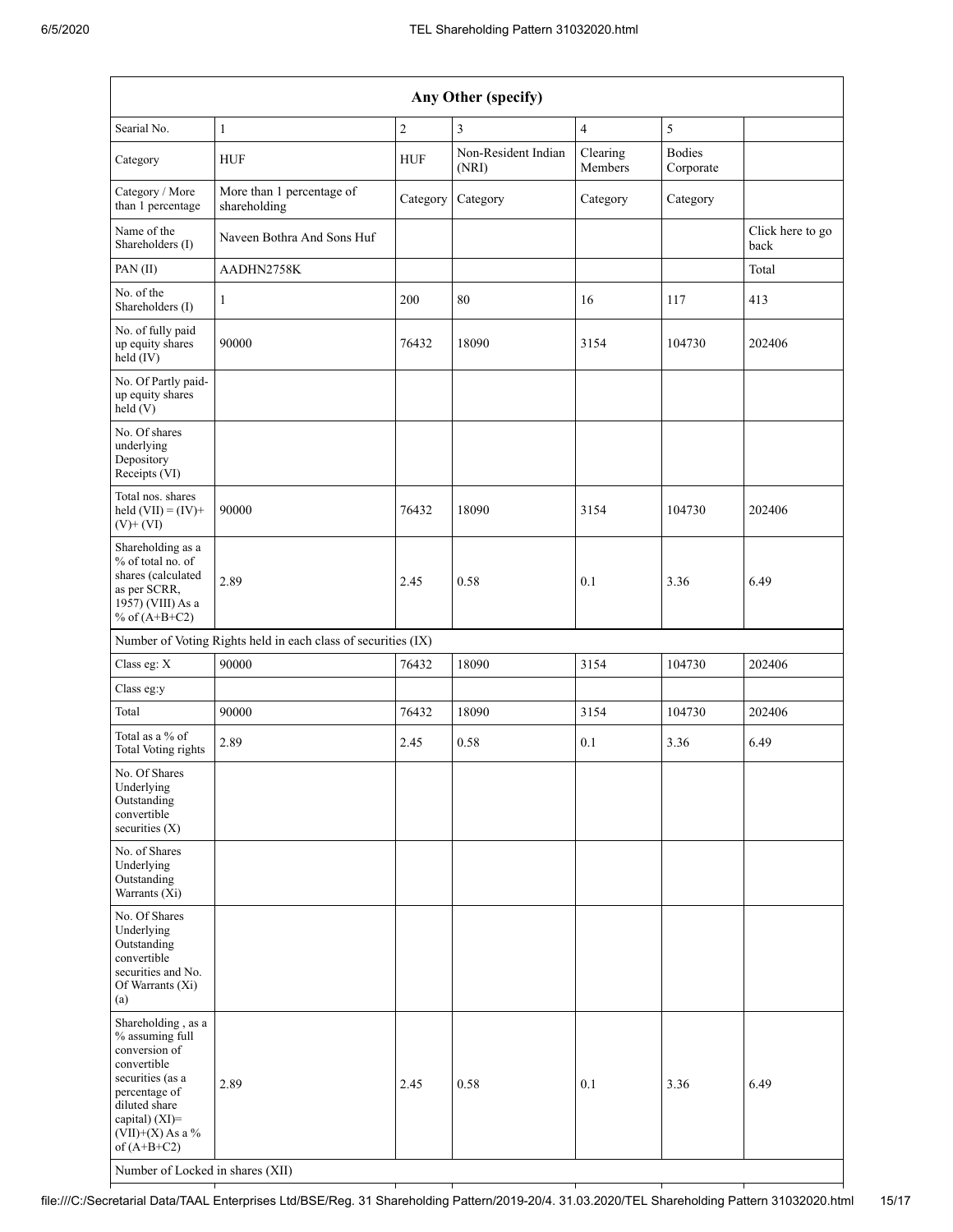## 6/5/2020 TEL Shareholding Pattern 31032020.html

| No. $(a)$                                                            |       |       |       |      |       |        |  |  |  |
|----------------------------------------------------------------------|-------|-------|-------|------|-------|--------|--|--|--|
| As a % of total<br>Shares held (b)                                   |       |       |       |      |       |        |  |  |  |
| Number of equity<br>shares held in<br>dematerialized<br>form $(XIV)$ | 90000 | 76432 | 18035 | 3154 | 92624 | 190245 |  |  |  |
| Reason for not providing PAN                                         |       |       |       |      |       |        |  |  |  |
| Reason for not<br>providing PAN                                      |       |       |       |      |       |        |  |  |  |